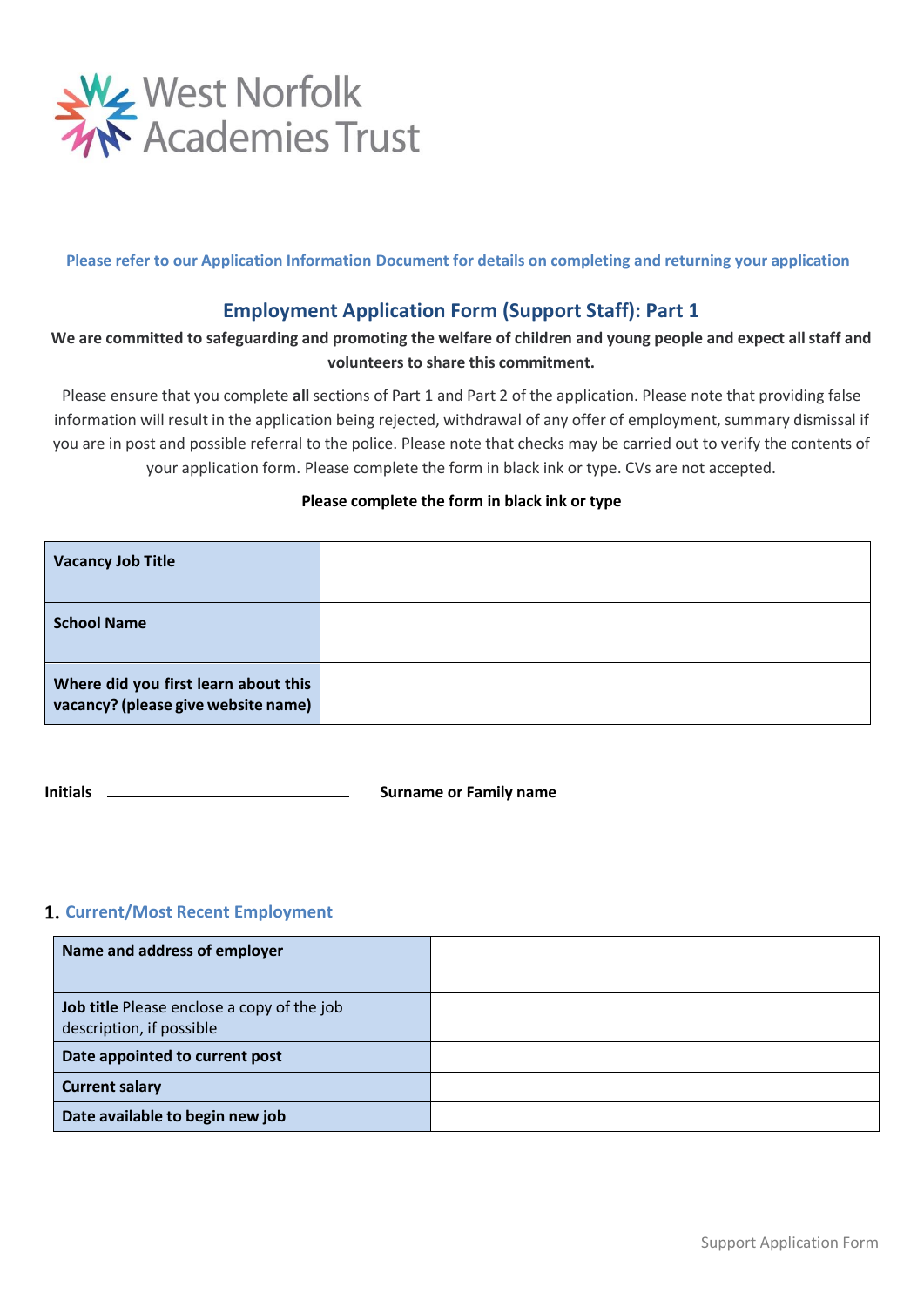# **Full Chronological History**

Please provide a full history in date order, most recent first, since leaving secondary education, including periods of any post-secondary education/training, and part-time and voluntary work as well as full time employment, with start and end dates, explanations for periods not in employment or education/training, and reasons for leaving employment.

| Job title<br>or positon | Name and address of school,<br>other employer, or | <b>Number on</b><br>roll and        | Full<br>or    | <b>Dates</b><br>From | (DD/MM/YYYY)<br>To | Reason<br>for |
|-------------------------|---------------------------------------------------|-------------------------------------|---------------|----------------------|--------------------|---------------|
|                         | description of activity                           | type of<br>school, if<br>applicable | Part-<br>time |                      |                    | leaving       |
|                         |                                                   |                                     |               |                      |                    |               |
|                         |                                                   |                                     |               |                      |                    |               |
|                         |                                                   |                                     |               |                      |                    |               |
|                         |                                                   |                                     |               |                      |                    |               |
|                         |                                                   |                                     |               |                      |                    |               |
|                         |                                                   |                                     |               |                      |                    |               |
|                         |                                                   |                                     |               |                      |                    |               |
|                         |                                                   |                                     |               |                      |                    |               |
|                         |                                                   |                                     |               |                      |                    |               |
|                         |                                                   |                                     |               |                      |                    |               |
|                         |                                                   |                                     |               |                      |                    |               |
|                         |                                                   |                                     |               |                      |                    |               |
|                         |                                                   |                                     |               |                      |                    |               |
|                         |                                                   |                                     |               |                      |                    |               |
|                         |                                                   |                                     |               |                      |                    |               |
|                         |                                                   |                                     |               |                      |                    |               |

Please enclose a continuation sheet if necessary.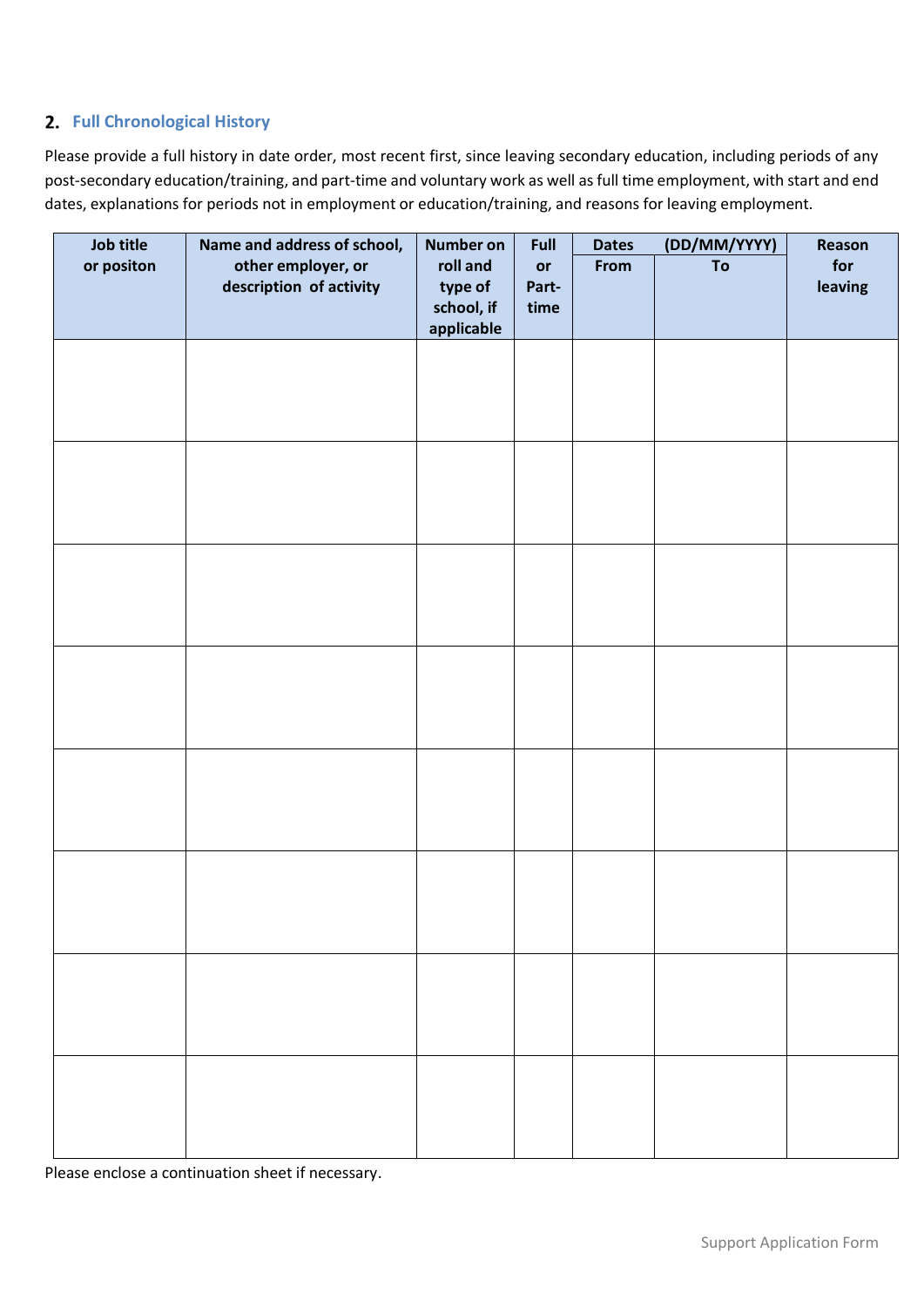# **Secondary Education and Qualifications (e.g. GCSE)**

| From | To | <b>Qualifications gained</b><br>(subject and grade) |
|------|----|-----------------------------------------------------|
|      |    |                                                     |
|      |    |                                                     |
|      |    |                                                     |
|      |    |                                                     |
|      |    |                                                     |
|      |    |                                                     |

# **4. Further or Higher Education**

Please provide details of any recognised qualifications or courses attended which are relevant to the job application.

| Name of FE college, university |      | <b>Dates</b> | <b>Full or</b> | <b>Qualifications obtained</b> |  |  |  |
|--------------------------------|------|--------------|----------------|--------------------------------|--|--|--|
| or awarding body               | From | To           | part-time      | (Subject and grade)            |  |  |  |
|                                |      |              |                |                                |  |  |  |
|                                |      |              |                |                                |  |  |  |
|                                |      |              |                |                                |  |  |  |
|                                |      |              |                |                                |  |  |  |
|                                |      |              |                |                                |  |  |  |
|                                |      |              |                |                                |  |  |  |
|                                |      |              |                |                                |  |  |  |
|                                |      |              |                |                                |  |  |  |
|                                |      |              |                |                                |  |  |  |
|                                |      |              |                |                                |  |  |  |
|                                |      |              |                |                                |  |  |  |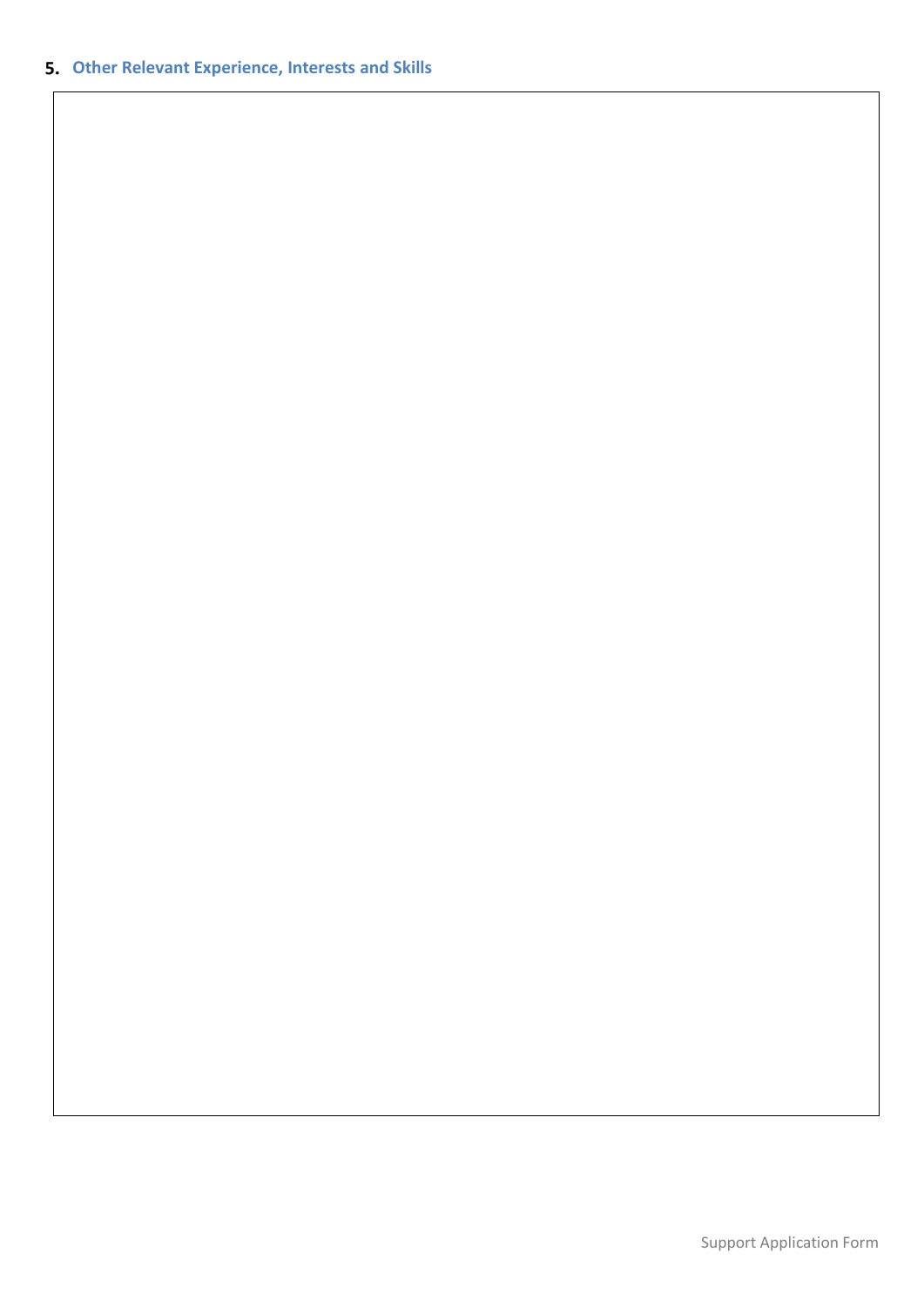## **Referees**

Please provide details of two people to whom reference may be made. The first referee should be your current, or most recent Headteacher (where relevant) or Line Manager. If you are currently not working with children, please provide a referee with your most recent employment involving children (as applicable). Referees will be asked about all disciplinary offences which may include those where the penalty is "time expired" if related to children. Referees will also be asked whether you have been the subject of any child protection concerns, and if so, the outcome of any enquiry. References will not be accepted from relatives or from people writing solely in the capacity of friends.

**It is normal practice to take up references on shortlisted candidates prior to interview.** This is in line with the most recent version of Keeping Children Safe in Education statutory guidance.

### **First Referee**

| <b>Title and name</b>            |                                                                |     |    |  |
|----------------------------------|----------------------------------------------------------------|-----|----|--|
| <b>Address and post code</b>     |                                                                |     |    |  |
|                                  |                                                                |     |    |  |
| <b>Telephone number</b>          |                                                                |     |    |  |
| <b>Email address</b>             |                                                                |     |    |  |
| Job title                        |                                                                |     |    |  |
| <b>Relationship to applicant</b> |                                                                |     |    |  |
|                                  | I consent for this referee to be contacted prior to interview: | YES | NΟ |  |

## **Second Referee**

| <b>Title and name</b>                                          |     |    |  |
|----------------------------------------------------------------|-----|----|--|
| <b>Address and post code</b>                                   |     |    |  |
|                                                                |     |    |  |
| <b>Telephone number</b>                                        |     |    |  |
| <b>Email address</b>                                           |     |    |  |
| Job title                                                      |     |    |  |
| <b>Relationship to applicant</b>                               |     |    |  |
| I consent for this referee to be contacted prior to interview: | YES | ΝO |  |

## **7. Reference Declaration**

In compliance with the General Data Protection Regulation (GDPR), we would like to ensure that you are aware of the data we will collect and process when requesting your references. Reference requests sent to your referee will ask the referee to confirm as a minimum:

- The referee's relationship with the candidate
- Details of the applicant's current post and salary
- Performance history
- All formal time-limited capability warnings which have not passed the expiration date.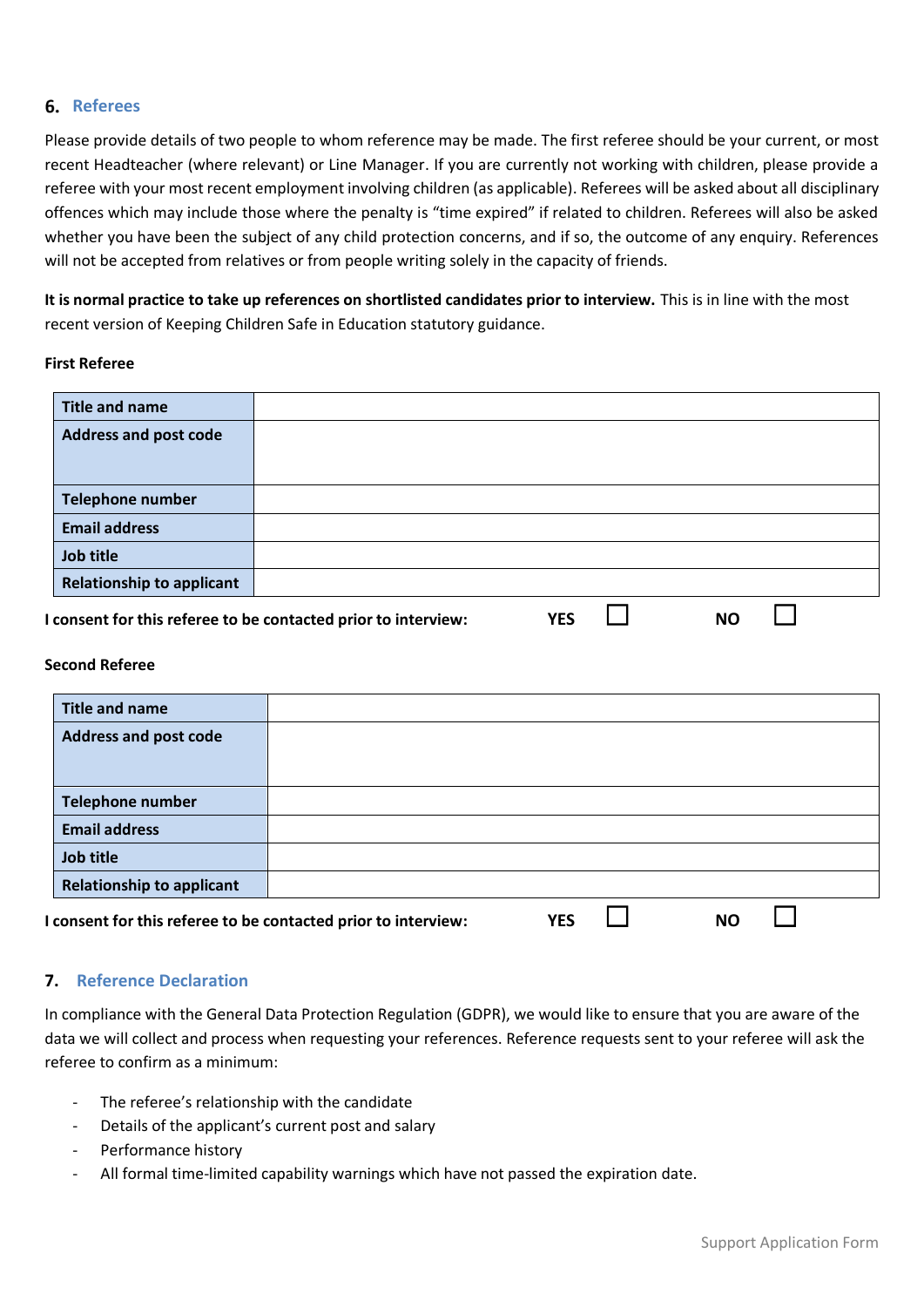- All formal time-limited disciplinary warnings where not relating to safeguarding concerns which have not passed the expiration date.
- All disciplinary action where the penalty is "time expired" and relate to safeguarding concerns.
- Details of any child protection concerns, and if so, the outcome of any enquiry.
- Whether the referee has any reservations as to the candidate's suitability to work with children. If so, the Trust will ask for specific details of the concerns and the reasons why the referee believes the candidate may be unsuitable to work with children.

By signing the below I consent to my named referees being contacted in accordance with the above.

| Sign  |  |
|-------|--|
| Print |  |
| Date  |  |

You have the right to withdraw your consent at any time and can do so by informing our organisation's Data Protection Officer that you wish to withdraw your consent.

Please note that providing false information will result in the application being rejected, withdrawal of any offer of employment, summary dismissal if you are in post or possible referral to the police. Please note that checks may be carried out to verify the contents of your application form. This is detailed further, and your declaration is required, in Part 2.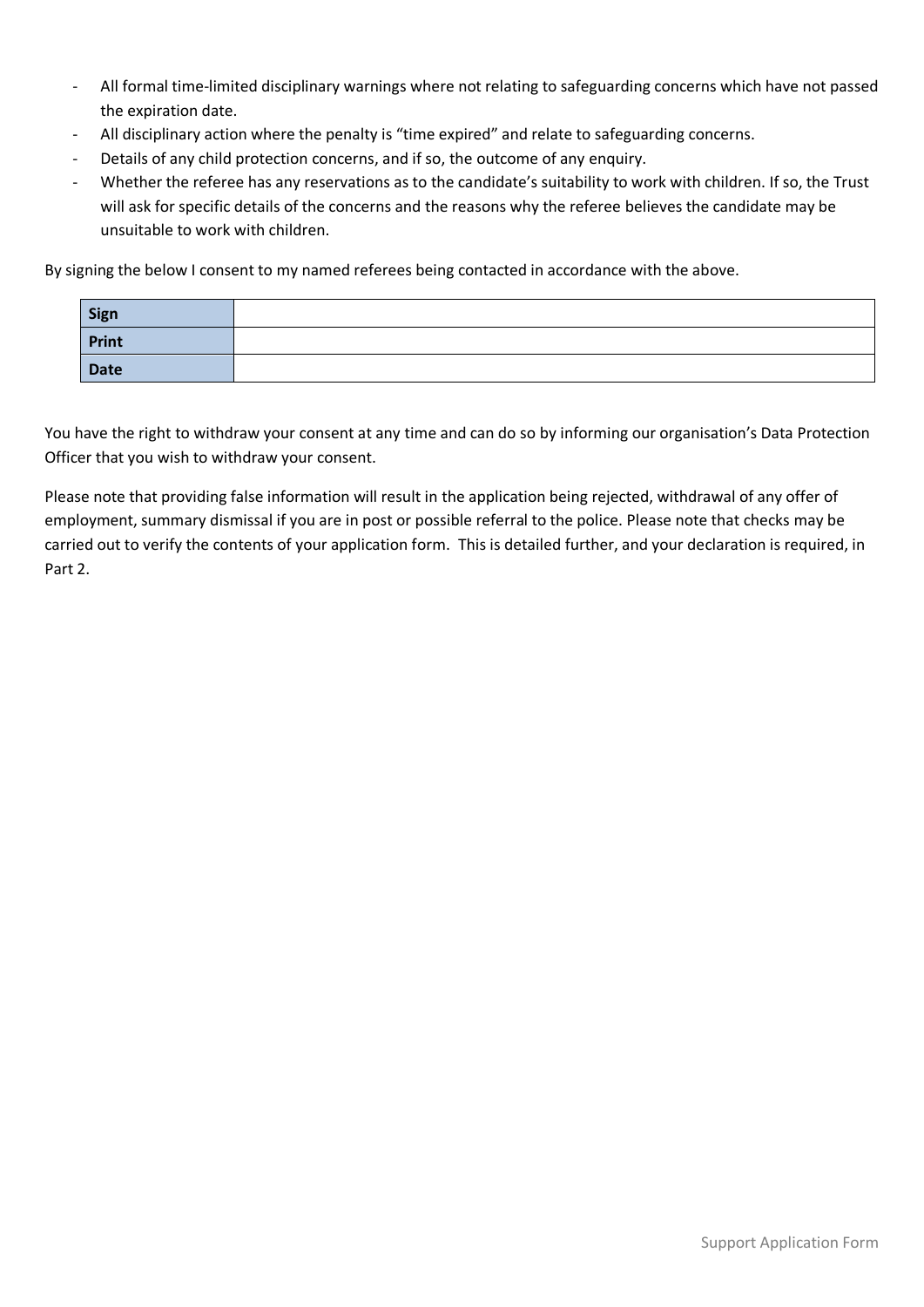# **Employment Application Form: Part 2**

| <b>Vacancy Job Title</b> |  |
|--------------------------|--|
|                          |  |

## **Part 2**

Relevant responses may be verified prior to shortlisting and/or used for administration purposes but will not then be used for selection purposes.

#### 7. **Personal Information**

|    | 1. Surname or family name                                                                           |     |    |    |     |                                                     |
|----|-----------------------------------------------------------------------------------------------------|-----|----|----|-----|-----------------------------------------------------|
| 2. | <b>Forenames</b>                                                                                    |     |    |    |     |                                                     |
| 3. | <b>Title</b>                                                                                        |     |    |    |     |                                                     |
| 4. | <b>Current address</b>                                                                              |     |    |    |     |                                                     |
|    |                                                                                                     |     |    |    |     |                                                     |
| 5. | <b>Postcode</b>                                                                                     |     |    |    |     |                                                     |
| 6. | Home telephone number                                                                               |     |    |    |     |                                                     |
| 7. | Mobile telephone number                                                                             |     |    |    |     |                                                     |
| 8. | <b>Email address</b>                                                                                |     |    |    |     |                                                     |
| 9. | Do you have a current full clean driving licence?<br>Only applicable for posts that require driving | Yes |    | No | N/A |                                                     |
|    | 10. Do you require sponsorship (previously a work<br>permit)?                                       | Yes | No |    |     |                                                     |
|    |                                                                                                     |     |    |    |     | If YES please provide details under separate cover. |

## **2. Compulsory Declaration of any Convictions, Cautions or Reprimands, Warnings or Bind-overs**

It is the Trust's policy to require all applicants for employment to disclose convictions or cautions (excluding youth cautions, reprimands or warnings) that are not 'protected' as defined by the [Ministry of Justice.](https://www.gov.uk/government/publications/new-guidance-on-the-rehabilitation-of-offenders-act-1974.)

In addition, the job you are applying for is exempt from the provisions of the Rehabilitation of Offenders Act 1974 (Exceptions) Order 1975 (2013 and 2020) which requires you to disclose all spent convictions and cautions except those which are 'protected' under Police Act 1997 – Part V and the amendments to the Exceptions Order 1975 (2013 and 2020) and are not subject to disclosure to employers on DBS certificates and cannot be taken into account.

If you are invited to interview, you will be required to complete a "Disclosure of Criminal Record" form and bring the completed form to interview.

In accordance with the provisions of the Childcare Act 2006 and the Childcare (Disqualification) Regulations 2009 and Childcare (Early Years Provisions Free of Charge) (Extended Entitlement) (Amendment) Regulations 2018, there is a requirement on some staff in educational settings to disclose relevant information. This requirement will apply to your application if the post you are applying for is in an Early Years setting with children (from birth until 1 September following a child's fifth birthday) or Later Years childcare (children above reception age but who have not attained the age of 8) in nursery, primary or secondary school settings, or if you are directly concerned with the management of such childcare.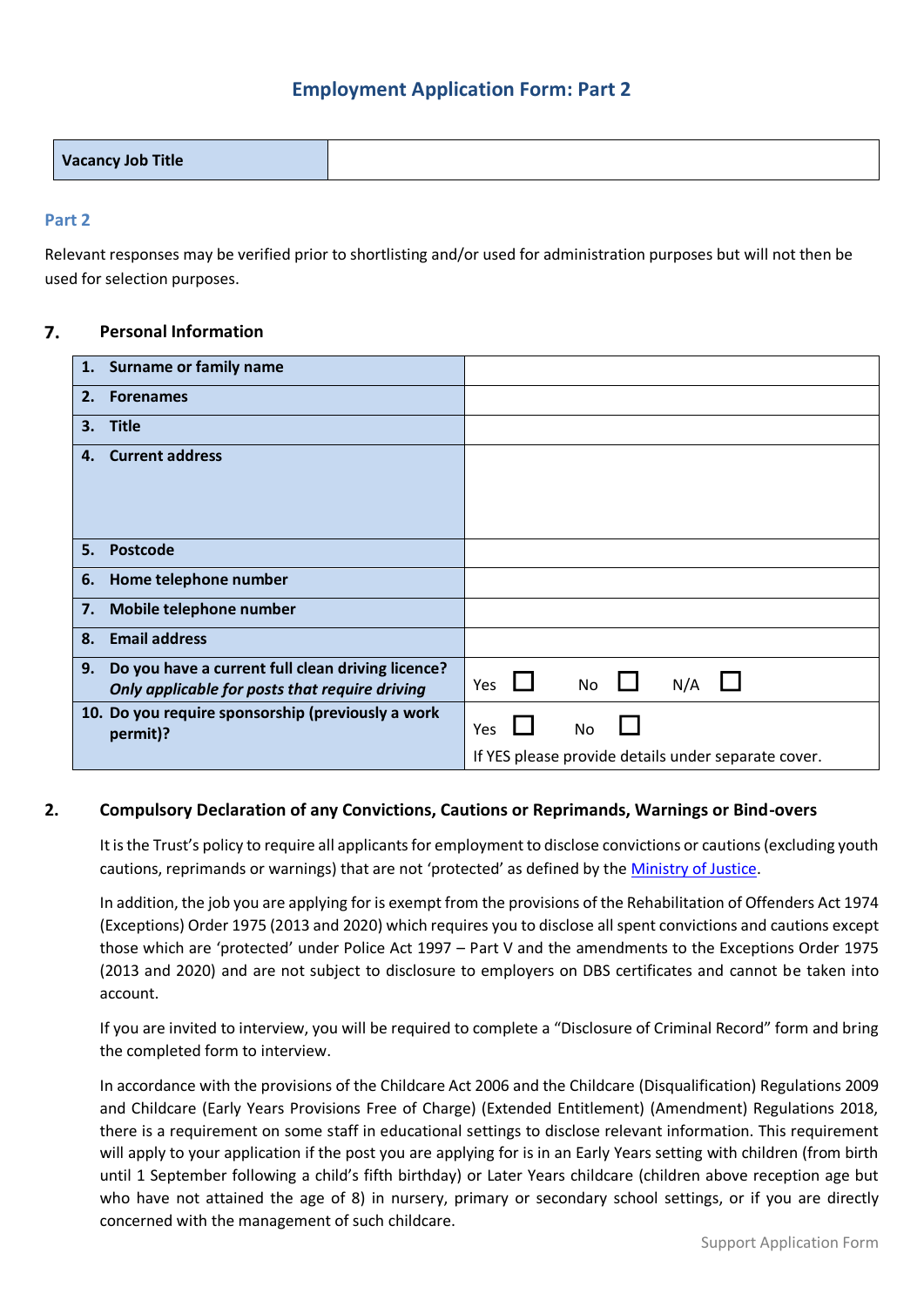The information you give will be treated as strictly confidential. Disclosure of a conviction, caution, bind-over order, warning or reprimand will not automatically disqualify you from consideration. Any offence will only be taken into consideration if it is one which would make you unsuitable for the type of work you are applying for. However, offences relating to children may make you unsuitable since this is a 'regulated position' under the Criminal Justice and Courts Services Act 2000.

#### 3. **Data Protection – Data Protection Act 2018 and General Data Protection Regulation 2018 (GDPR)**

In compliance with the Data Protection Act 2018 and GDPR, we would like to inform you of the purpose for which we are processing the data we have asked you to provide on this application form. Further information is available in our Privacy Notice (including our Data Retention statement) and our Data Protection Policy, which can be found on our website.

The person responsible for Data Protection at West Norfolk Academies Trust is the Head of Data Protection and you can contact them with any questions relating to our handling of your data by e-mail at DPO@westnorfolkacademiestrust.co.uk.

The information you have provided on this form will be retained in accordance with our Data Retention Policy.

To read about your individual rights and/or to complain about how we have collected and processed the information you have provided on this form you can contact our Data Protection Officer. If you are unhappy with how your query has been handled you can contact the Information Commissioners Office via their [website](https://ico.org.uk/) .

This form will be kept strictly confidential but may be photocopied and may be transmitted electronically for use by those entitled to see the information as part of the recruitment process.

#### 4. **Notes**

- a) Under the Criminal Justice & Courts Services Act 2000 it is an offence for an individual who has been disqualified from working with children to knowingly apply for, offer to do, accept, or do any work in a 'regulated position'. The position you are applying for is a "regulated position".
- b) Canvassing, directly or indirectly, an employee or governor will disqualify the application.
- c) Candidates recommended for appointment will be required to provide a satisfactory Enhanced DBS certificate and complete a pre-employment medical questionnaire and may be required to undergo a medical examination.
- d) This organisation is under a duty to protect the public funds it administers, and to this end may use the information you may provide as part of the recruitment process for the prevention and detection of fraud. It may also share this information with statutory bodies responsible for auditing or administering public funds for these purposes.

# **5. Declaration**

I certify that, to the best of my knowledge and belief, all particulars included in all parts of my application are correct. I understand and accept that providing false information will result in my application being rejected or withdrawal of any offer of employment, or summary dismissal if I am in post, and possible referral to the police. I understand and accept that the information I have provided may be used in accordance with paragraph 3 above, and in particular that checks may be carried out to verify the contents of my application form

## **Signature of Applicant:**

**Print Name:** 

**Date:**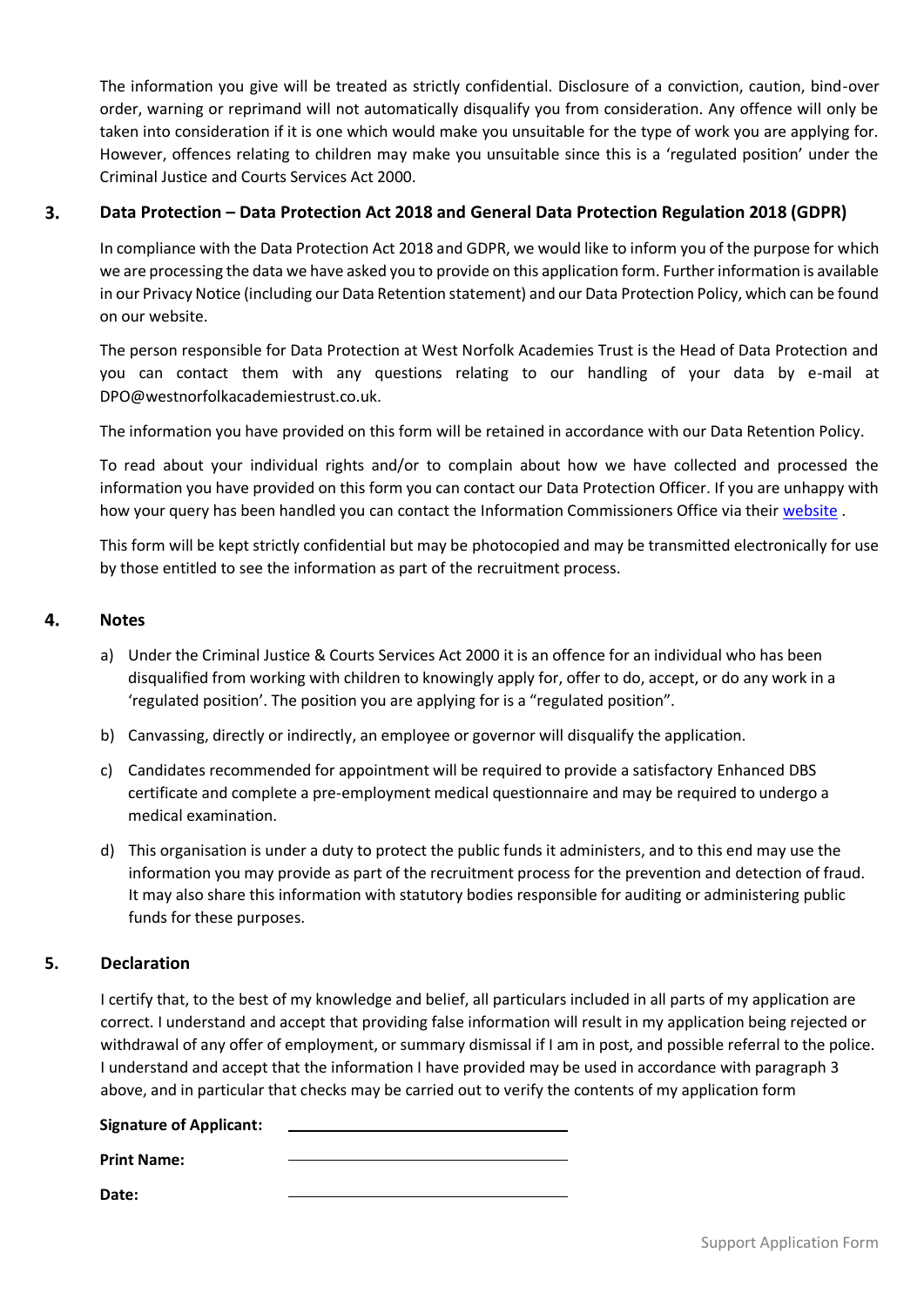# **Employment Application Form: Part 3**

## **Part 3: Equality and Diversity Monitoring**

## **Vacancy Job Title**

Collection of equality information is solely for monitoring purposes to ensure that our policies and procedures are effective. We also collect this data in accordance with the general and specific public sector equality duties under the Equality Act 2010. Any data you enter onto this monitoring form will only be used for monitoring purposes and will not be used in assessing and/or scoring your application or during the interview process. This information is kept confidentially and access is strictly limited in accordance with the General Data Protection Regulation 2018 (GDPR), as outlined in Part 2, Section 3.

| <b>Ethnicity</b>               |    |             | <b>Workforce Census Code</b>                     | <b>Please</b><br><b>Insert</b><br>an X | <b>Sexual Orienta</b>          |
|--------------------------------|----|-------------|--------------------------------------------------|----------------------------------------|--------------------------------|
|                                |    | <b>WBRI</b> | British/English/Welsh/Northern<br>Irish/Scottish |                                        | <b>Bi-Sexual</b>               |
| White                          |    | <b>WIRI</b> | Irish                                            |                                        | Gay Man                        |
|                                |    | <b>WIRT</b> | Traveller of Irish Heritage                      |                                        | Gay Woman                      |
|                                |    | <b>WROM</b> | Gypsy/Roma                                       |                                        | Heterosexual                   |
|                                |    | <b>WOTH</b> | Any other White background                       |                                        | Other                          |
|                                |    | <b>MWBC</b> | White and Black Caribbean                        |                                        | Prefer not to say              |
|                                |    | <b>MWBA</b> | White and Black African                          |                                        |                                |
| Mixed                          |    | <b>MWAS</b> | White and Asian                                  |                                        |                                |
|                                |    | <b>MOTH</b> | Any Other Mixed background                       |                                        | <b>Gender</b>                  |
|                                |    | <b>AIND</b> | Indian                                           |                                        | Female                         |
|                                |    | <b>APKN</b> | Pakistani                                        |                                        | Male                           |
| Asian<br>Asian                 | or | <b>ABAN</b> | Bangladeshi                                      |                                        | Transgender                    |
| <b>British</b>                 |    | <b>CHNE</b> | Chinese                                          |                                        | Prefer not to say              |
|                                |    | <b>AOTH</b> | Any other Asian background                       |                                        |                                |
| <b>Black</b><br>or             |    | <b>BCRB</b> | <b>Black Caribbean</b>                           |                                        | <b>Personal</b><br>Relationshi |
| <b>Black</b><br><b>British</b> |    | <b>BAFR</b> | <b>Black African</b>                             |                                        | Single                         |
|                                |    | <b>BOTH</b> | Any other Black background                       |                                        | Living Together                |
|                                |    | ARAB        | Arab                                             |                                        | Married                        |
| Other                          |    | <b>CHNE</b> | Chinese                                          |                                        | Civil Partnership              |
| ethnic                         |    | <b>REFU</b> | Refused/Prefer not to Say                        |                                        | Prefer not to say              |
| group                          |    | <b>OOTH</b> | Any other ethnic group                           |                                        |                                |

| <b>Sexual Orientation</b> | <b>Please</b><br>Insert an<br>X |
|---------------------------|---------------------------------|
| <b>Bi-Sexual</b>          |                                 |
| Gay Man                   |                                 |
| Gay Woman                 |                                 |
| Heterosexual              |                                 |
| Other                     |                                 |
| Prefer not to say         |                                 |

| Gender            | <b>Please</b><br>Insert an<br>X |
|-------------------|---------------------------------|
| Female            |                                 |
| Male              |                                 |
| Transgender       |                                 |
| Prefer not to say |                                 |

| <b>Personal</b><br><b>Relationship</b> | <b>Please</b><br>Insert an<br>X |
|----------------------------------------|---------------------------------|
| Single                                 |                                 |
| Living Together                        |                                 |
| Married                                |                                 |
| Civil Partnership                      |                                 |
| Prefer not to say                      |                                 |